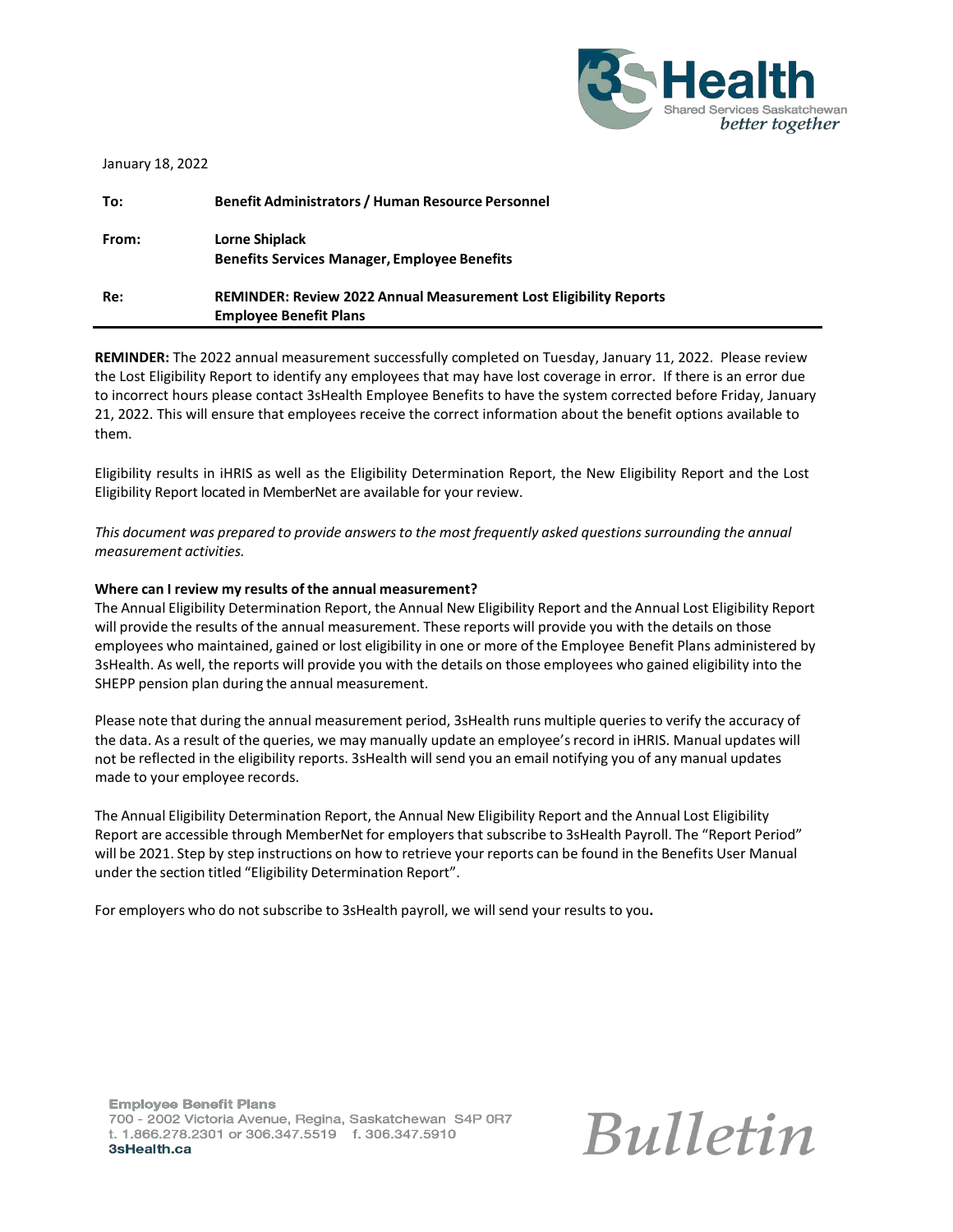# **What impacts will the annual measure have on employees who fall under the cohorting order effective April 17, 2021?**

Employees who were restricted from working at a position due to cohorting at any time in 2021 will have the actual hours they worked from January 1, 2021 to December 31, 2021 (or the date they stopped working at the restricted position) included in the annual measure. As part of the annual measure validation, 3sHealth Employee Benefits will review the benefit coverage of all employees who were cohorted in 2021 to determine:

- If the employee's annual hours were not enough to maintain benefits as a result of the annual measure, then 3sHealth Employee Benefits will manually reinstate their benefits back to the coverage they had as of December 31, 2021.
- If the employee's extended health care and dental benefits coverage increases as a result of the annual measure then their increase in coverage will begin effective January 1, 2022.
- If the employee did not have benefit coverage at December 31, 2021 and they did not work enough hours to be eligible for benefits after the annual measure, then the employee will be measured again on December 31, 2022.

## **When will 3sHealth Employee Benefits send annual welcome packages and letters to employees?**

3sHealth Employee Benefits will send the annual notification letters and Enrolment Information Forms to employees, after eligibility reports and queries have been reviewed and enrolment records have been updated where required. As part of the eligibility report review, 3sHealth will verify hours with the employer for employees with 0 hours or employees that were within 50 hours of becoming benefit eligible.

# Do employees have the option to convert their group life Insurance to an individual policy if they lose group life **eligibility as a result of the annual measurement?**

Yes, employees can convert their group life insurance to an individual policy with Canada Life. Once again this year, we are pleased that Canada Life has agreed to extend the conversion period until February 28, 2022, for employees losing group life eligibility as a result of the annual measurement. This extension provides employees with a little extra time to exercise their conversion option as many employees will not be notified that they are losing their coverage until mid-January. More information about the group life conversion option and the Group Life Conversion Privilege Notification Form can be found on the 3sHealth website here[: Group Life Conversion Fact](https://www.3shealth.ca/pdfs/ebp-docs/group-life-conversion-member-fact-sheet-202010610.pdf)  [Sheet Group Life Privilege Notification Form.](https://www.3shealth.ca/pdfs/ebp-docs/Group-Life-Conversion-Priveledge-Notification-(M5725)-20210823.pdf)

# **Do employees who lose extended health care and dental coverage at the annual measurement on December 31, 2021 have the opportunity to continue this coverage?**

Yes, employees have the opportunity to apply for coverage under the *3sHealth Retiree Health & Dental Plan* through Group Medical Services (GMS)*.* Employees can elect to enroll in the extended health care plan, the dental plan, or both the extended health care and dental plan each detailed in the brochure available on the 3sHealth website [www.3shealth.ca.](http://www.3shealth.ca/) If the employee electsto enroll in the *3sHealth Retiree Health & Dental Plan* coverage is a minimum one year commitment.

Employees can request to have their enrolment date with GMS backdated to January 1, 2022 and premiums will be charged in accordance with their enrolment date. Questions about the 3sHealth Retiree Health & Dental Plan can be made directly to GMS by calling 1-800-667-3699.

Eligible employees will automatically receive an information package about their opportunity to apply to the *3sHealth Retiree Health & Dental Plan*. 3sHealth Employee Benefits will run a query to identify the employees who lost coverage effective December 31, 2021 due to the annual measurement and send the information package to the employee's home address.

This offer is available only to those employees who were enrolled in the extended health care plan or dental plan and lost coverage at the annual measurement on December 31, 2021. This will not be offered to employees losing coverage for any other reason such as resignation, termination or lay-off.

After the 2022 annual measurement is complete, please review the *Lost Eligibility Report* to identify any employeesthat may have lost coverage in error. If there is an error due to incorrect hours please contact 3sHealth Employee Benefitsto have the system corrected **before Friday, January 21, 2021**. This will ensure that employees receive the correct information about the benefit options available to them.